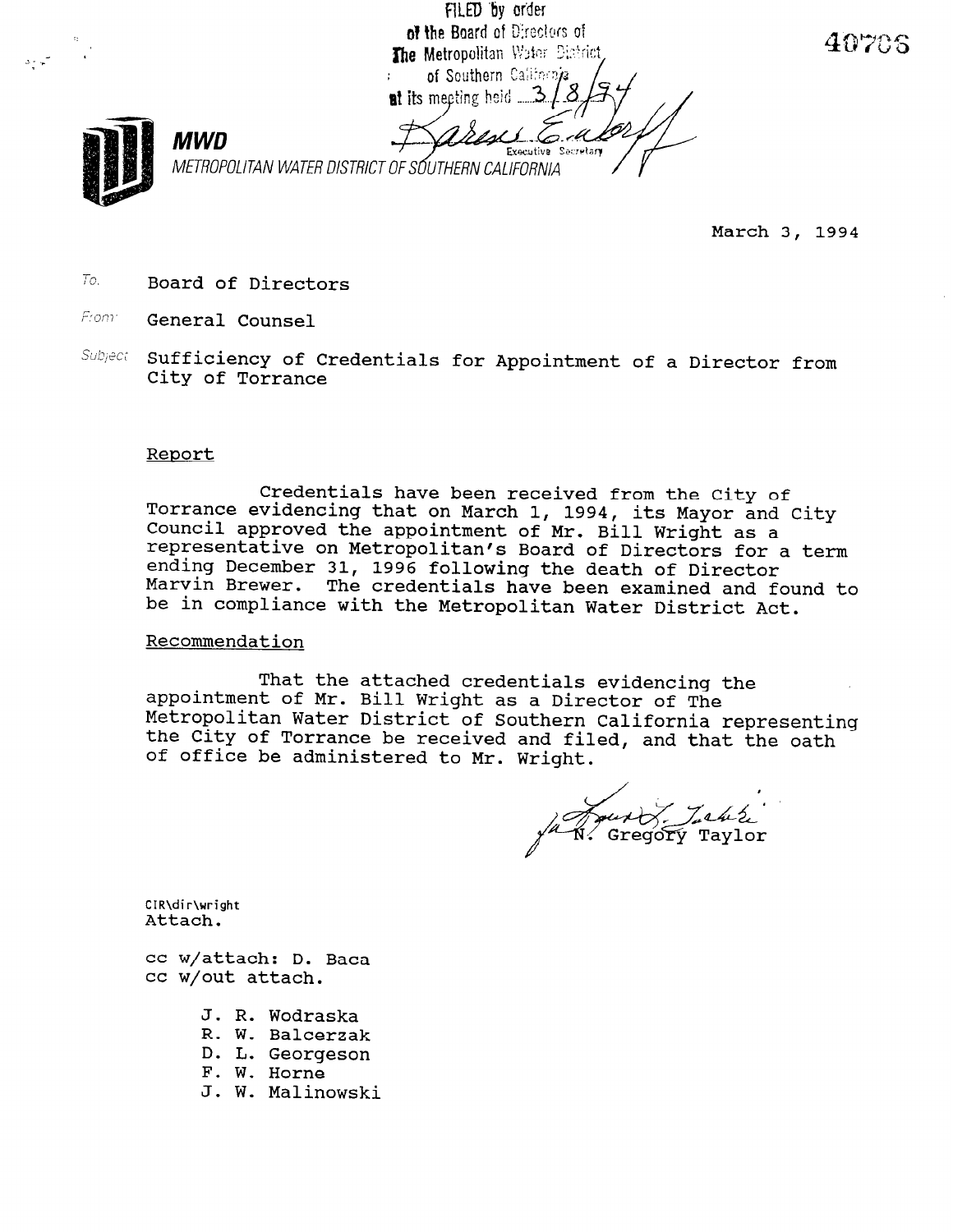

Office of Board of Directors

March 3, 1994

| To: | General Counsel |  |
|-----|-----------------|--|
|     |                 |  |

From: Executive Secretary

Subject: New Director from City of Torrance

Mr. Bill Wright has been appointed by the Mayor, with the Following the death of Director Marvin Brewer, concurrence of the City Council, as its representative on Metropolitan's Board for a term ending December 31, 1996.

Attached are the credentials received from the City of Torrance showing the appointment of Mr. Wright. Please review for legal sufficiency.

If the credentials are legally sufficient, Mr. Wright will be sworn in at our Board Meeting on March 8, 1994.

Raren E. Dorff

dc

Attachments

cc w/out attach.

- J. R. Wodraska u. K. WOULDSK<br>D. W. Balcerz
- n. w. Daicerza<br>D. I. Georgeson
- D. L. Georgeson<br>F. W. Horne
- 
- J. W. Malinowski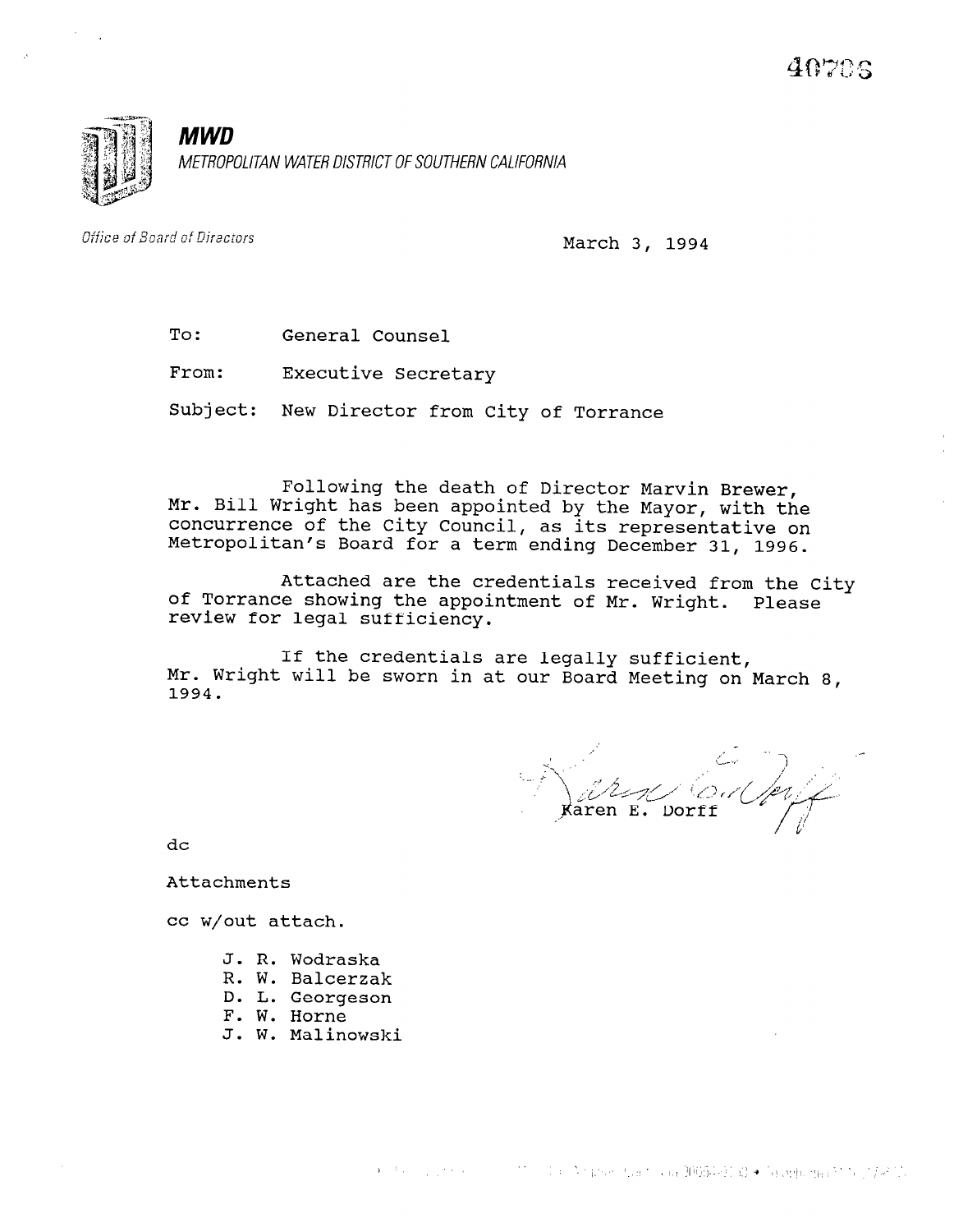40706



# CITY OF **TORRANCE**

KATY GEISSERT MAYOR

March 2, 1994

Karen Dorff, Executive Secretary Metropolitan Water District of Southern California Two California Plaza 3rd Floor 350 South Grand Avenue Los Angeles, CA 90071

Dear Ms. Dorff:

Enclosed are the certified documents regarding the appointment of Bill Wright as the Torrance Director to the Metropolitan Water District Board.

If you have any questions, or need further documentation, please call Gary Flod of the City Manager's staff at (310) 618-5880.

Sincerely,

Katy deissert Mayor

/j

Enclosures:

- 1) Agenda Item 13a, dtd. 3-l-94
- 2) Certified Resolution #94-44
- 3) Certified Minutes Excerpt 13a.
- 4) Certified Ordinance #3387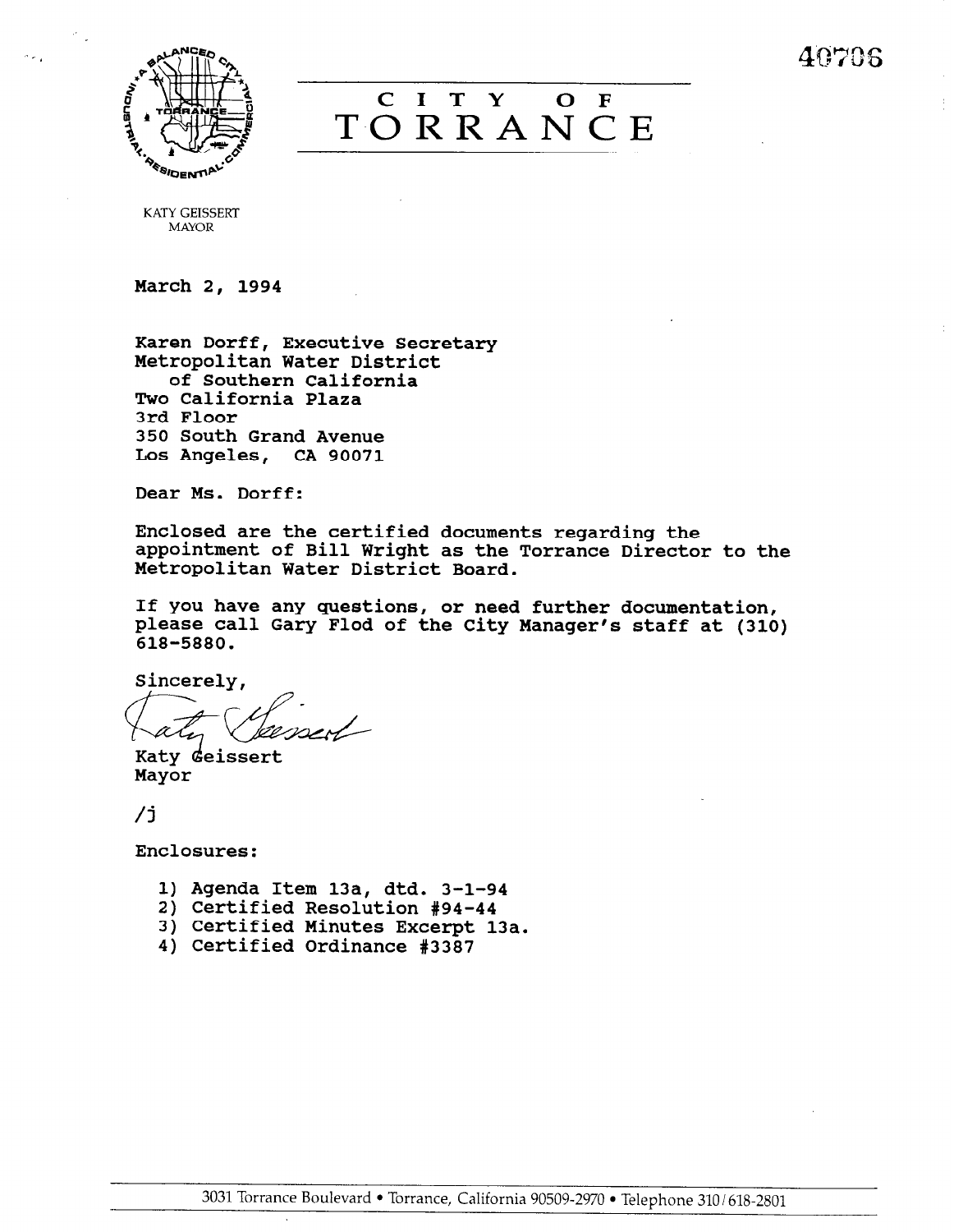40706



## C I T Y  $\overline{O}$  F TORRANCE

February 23, 1994

KATY GEISSERT MAYOR

Bill Wright 21705 Reynolds Dr. Torrance, CA 90503

Dear Bill:

It is with pleasure that I inform you that I shall be recommending to the City Council at our March 1, 1994 meeting that you be appointed to represent the City of Torrance as our Director on the Metropolitan Water District Board.

We were fortunate to have received letters of interest from five individuals, each well qualified and each a Torrance resident.

After meeting with each applicant, studying their resumes, and carefully considering'the demands of the position, I determined that you were uniquely qualified to serve the interests of the City.

If the City Council agrees with'my nomination, your appointment will be effective March 1, 1994 and run until December 31, 1996. At that time you would be eligible to apply for a full four year term.

Your professional and technical background provide you with an excellent basis for making sound decisions. Additionally your experience as a Water assisions. Additionally your experience as a w of the importance you with a clear understandin and elected officials in service of the City's needs.

On behalf of my colleagues on the City Council, I thenk you for my correagnes on the CIty Council me personal best your w

ty  $G$  $\ell$ issert

cc: Council Council<br>City Marc  $L_{\text{L}}$   $L_{\text{L}}$ R. Burtt<br>KG:cq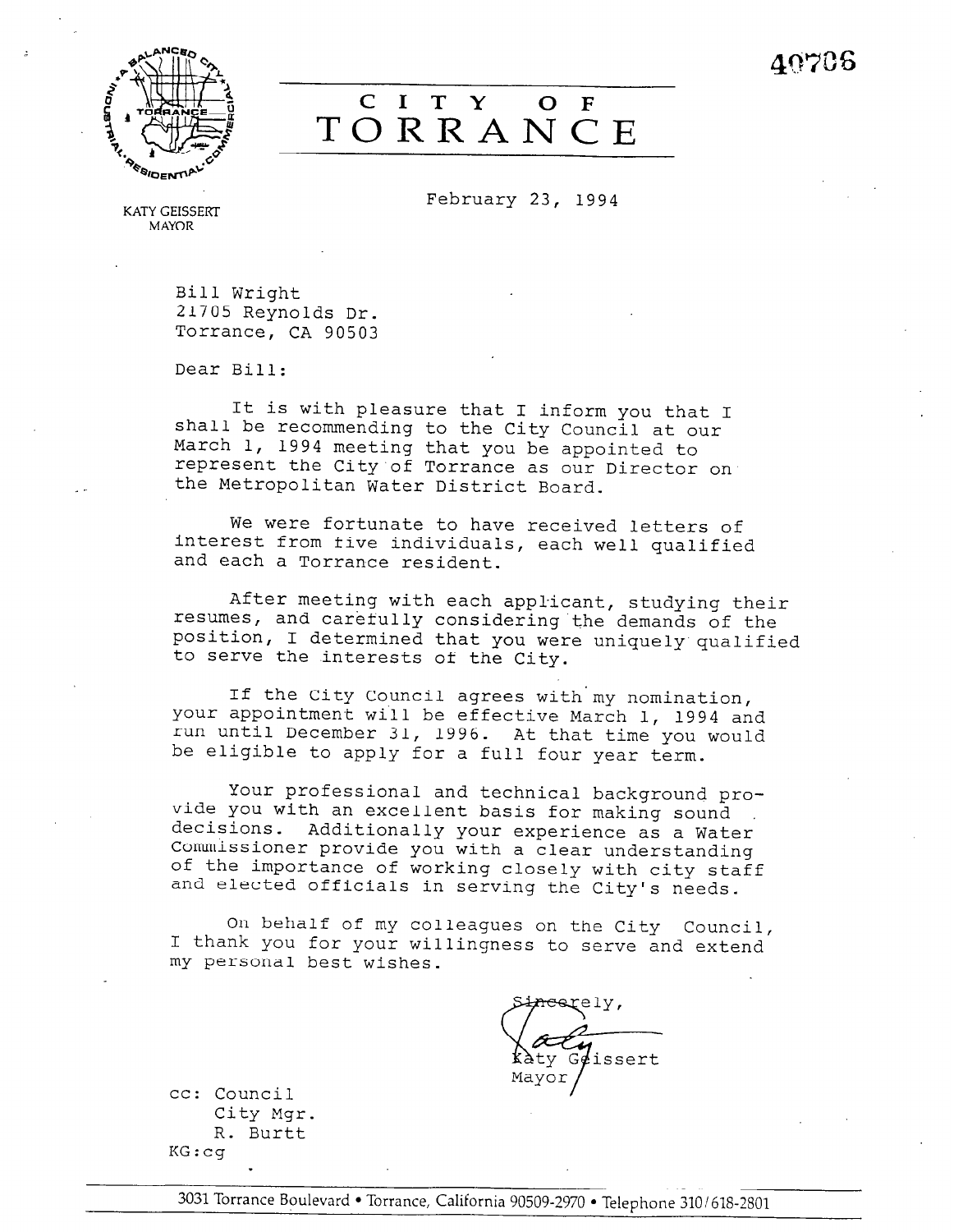40706

To: Mayor Katy Geissert and Members of the City Council

From: Bill Wright - 21705 Reynolds Dr.; Torrance, Calif.; 90503

 $(30)$ <br>540-0406

Subject: Application for position of Torrance Director, M.W.D.

Dear Mayor Katy and Members of the Council:

I have been quite interested in Torrance and California water-matters dating back to the days of Ben Haggott. Ben and I worked together on some display projects on salt water intrusion along the coast. He was the one that encouraged me to apply for the Torrance Water Commission.

My qualifications are:

Education: B.S in Geology/Geophysics -- University of Colorado

- M.S. in Physics --University of Colorado
- Note: I took numerous courses concerning ground water and faulting which help me understand California water supply technical matters.
- Work History: Physics Teacher-- West H.S -- 29 years -- Retired last year. Note: I taught Oceanography 14 years in summer school at West. One unit covered was fresh-water aquifers in Torrance and the salt-water intrusion problem so I'm quite familiar with this area of our water supply.

Southern California Edison Outstanding Teacher Award; 1987

Community Activities: Torrance Water Commission -- 8 years

Note: I attended regular West Basin meetings which helped us understand Metropolitan Water District matters. I took all M.W.D. Tours with Ben Haggott so I think I already have a good understanding of the California water delivery and storage system.

Torrance Environmental Commission -- 8 years.

Two Torrance Community Awards from the City Council: First for experimental work with students in solar energy - I also received an award in Sacramento from the Governor for this work. The second was last year for 16 years of Commission work.

Thank you for your consideration of my application. If selected I will devote my time and talent to this work. I realize that I will be following in the footsteps of two "giants" in the water industry. I think I can do a creditable job and uphold the high standards of the Mayor and City Council.

SEE.2ND PAGE FOR RERERENCES,

No.: 540-0406  $\frac{1}{2}$ ee Wright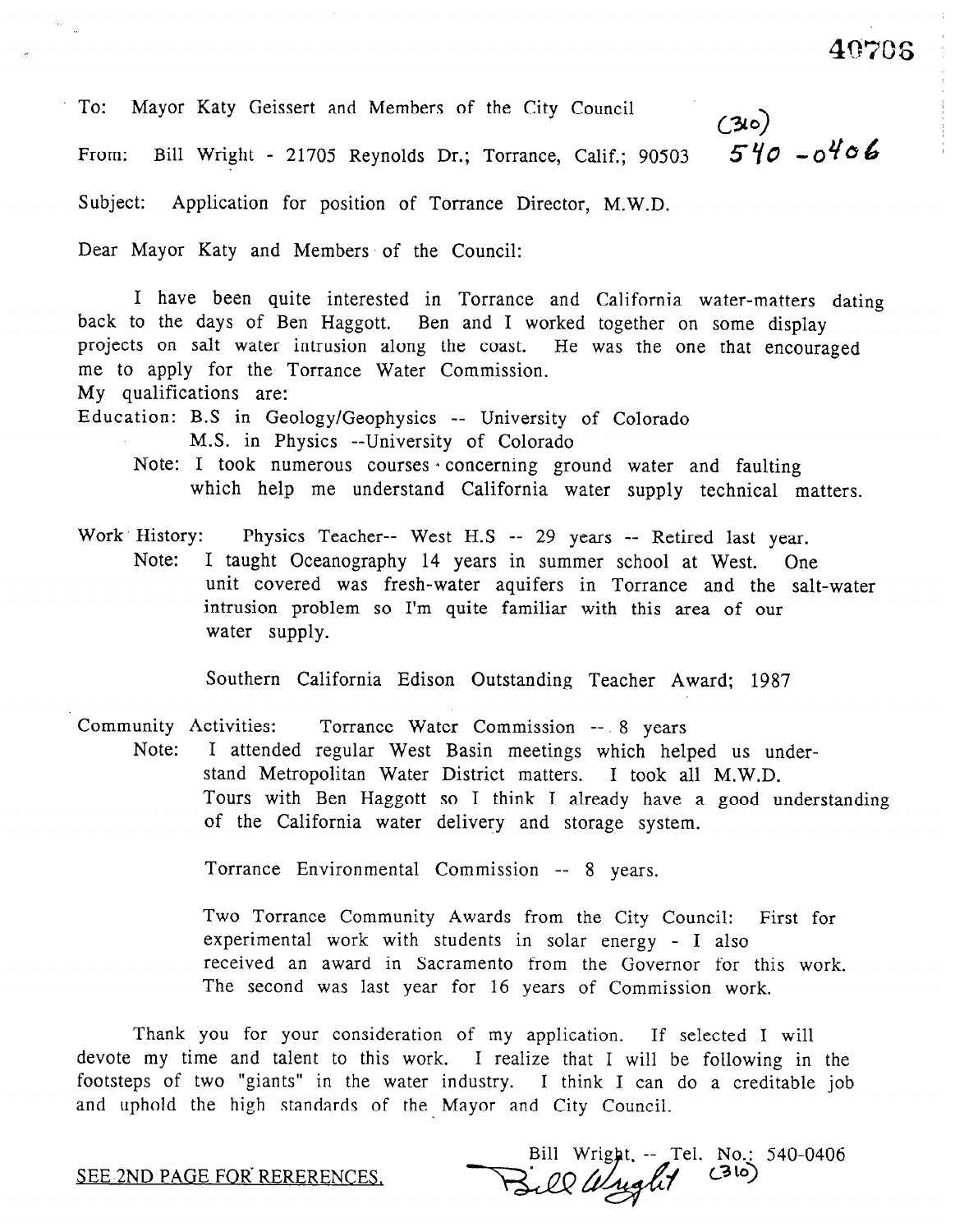The following Telephone References may be contacted if you have questions concerning my abilities, work habits, or character:

Jim Armstrong Former Mayor - City of Torrance Tel. No.: 782-0514

Dr. Arnold Plank Superintendent- Torrance Unified School District Tel. No.: 533-4259

Mr. Ted Porter Area Manager - Southern California Edison Tel. No.: 783-9395 .

Thanks again;  $\overline{Bi11}$ Wright  $\mathfrak{S}$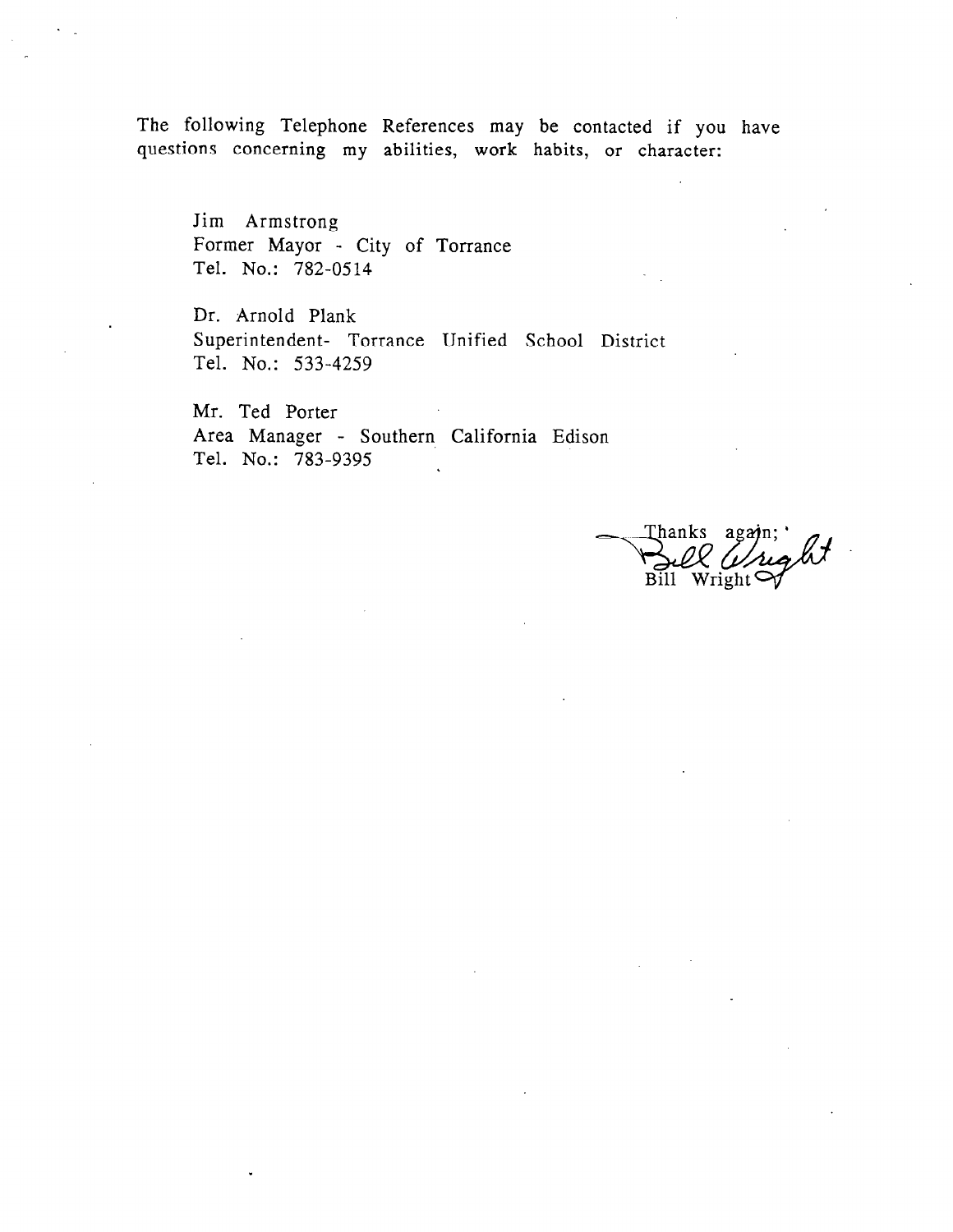## February 23, 1994

City Council Meeting

March 1, 1994

Honorable Mayor and Members of the City Council Torrance City Hall Torrance, California

Members of the Council:

Subject: Appointment of Torrance's Director to the Metropolitan Water District of Southern California Board

### ABSTRACT

Due to the recent death of Marvin Brewer, the City of Torrance's Directorship on the Metropolitan Board of Directors is vacant. The Mayor has designated Bill Wright be appointed to fill this position.

#### **BACKGROUND**

In late November 1994, the City of Torrance's representative on the Metropolitan's Board of Directors, Marvin Brewer, passed away. Mr. Brewer had served in this capacity with great distinction and dedication during his lo-year tenure.

In accordance with provisions of the Metropolitan Water District Act, it is the Mayor's responsibility to nominate the City's new director with the concurrence of the City Council. The procedure for selection of a new director consists of an announcement of the vacancy to the general public and a request that interested individuals forward their qualifications in writing. As a result of this announcement, five candidates applied for the position. In order to further evaluate the candidates, the Mayor met with In order to rurther evaluate the candidates, the mayor met with each applicant individually to discuss their qualifications for<br>the position.

#### ANALYSIS

 $\mathbf{m}$  procedure for appointment of a Metropolitan Water  $\mathbf{m}$ Ine procedure for appointment of a metropolitan water District<br>Director is set farth in the Metropoliter Metro District Act and pited ordinance. The month to Torrance City Council adoption of City ordinance.<br>Ordinance 3387 ance. Pursuant to Torrance City Council adoption of<br>3387 (see attached) on January 4, 1994, the directorship has a 4-year term of office and is paid a stipend of the stipend of the stipend of the stipend of<br>directorship has a 4-year term of office and issue in the state of differentially has a 4-year term of office and is paid a stipend of \$200 per month in lieu of ordinary and necessary expenses. Due<br>to MWD requirements for even year appointments, the current appointment will be for a partial term to end December 31, 1996.

Because the City of Torrance relies on the Metropolitan Water

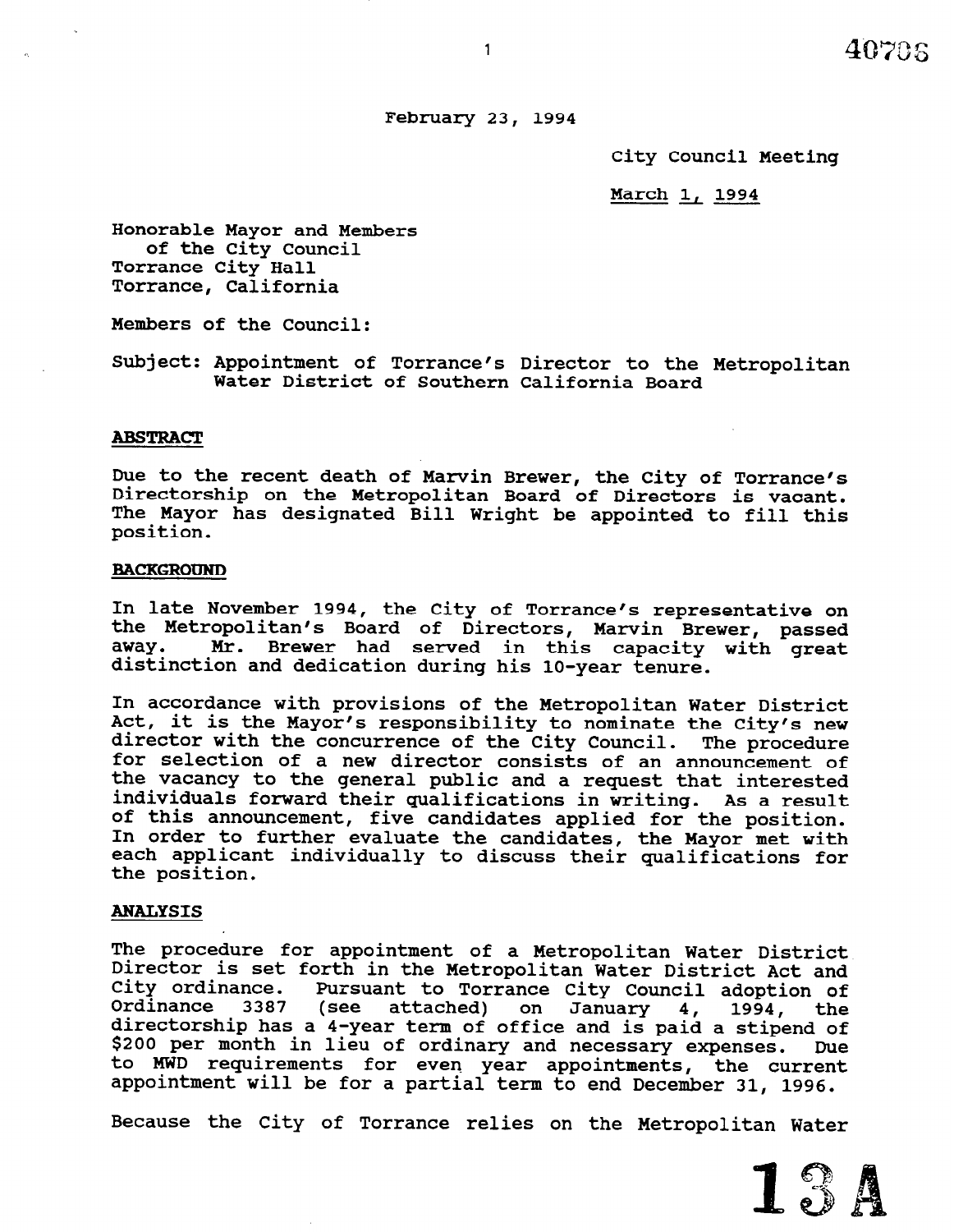## RESOLUTION NO. 94-44

## A RESOLUTION OF THE CITY COUNCIL OF THE CITY OF TORRANCE APPOINTING BILL WRIGHT TO FILL THE VACANT POST AS THE CITY OF TORRANCE'S DIRECTOR TO THE METROPOLITAN WATER DISTRICT OF SOUTHERN CALIFORNIA BOARD OF DIRECTORS

WHEREAS, Metropolitan Water District of Southern California Board of the vacancy to the City of Torrance's post on The Directors was created by.the death of Marvin Brewer on November 27, 1993, who was appointed to this position as a volunteer in 1983; and

WHEREAS, the vacant position is to be filled by the nomination of a candidate by the Mayor with the consent of the City Council; and

WHEREAS, although the Metropolitan Water District of Southern California does not stipulate any residency requirements nor designate a fixed term of office. the City of Torrance with the adoption of Ordinance No. 3387 on January 4, 1994, has established 4-year terms, \$200 per month compensation in lieu of ordinary and necessary expenses, and a process for removal (if necessary) for its Director on the Metropolitan Water District's Board; and

WHEREAS, there is an immediate need to appoint an individual with extensive experience in water management to represent the City of Torrance's interests on the Metropolitan Water District Board in the best manner possible; and

WHEREAS, Bill Wright has an outstanding background regarding water management matters by virtue of having served eight years on the Torrance Water Commission, eight years on the Torrance Environmental Commission, and taught high school physics for twenty-nine years including classes in Oceanography and units coverings fresh-water aquifers in Torrance and local salt-water intrusion problems; and

where a service ordinance No. 3387, Section 12.6. this appointment is for the unevoired term of his predecessor which is presumed to have been for a period ending December 31, 1996;

Origimal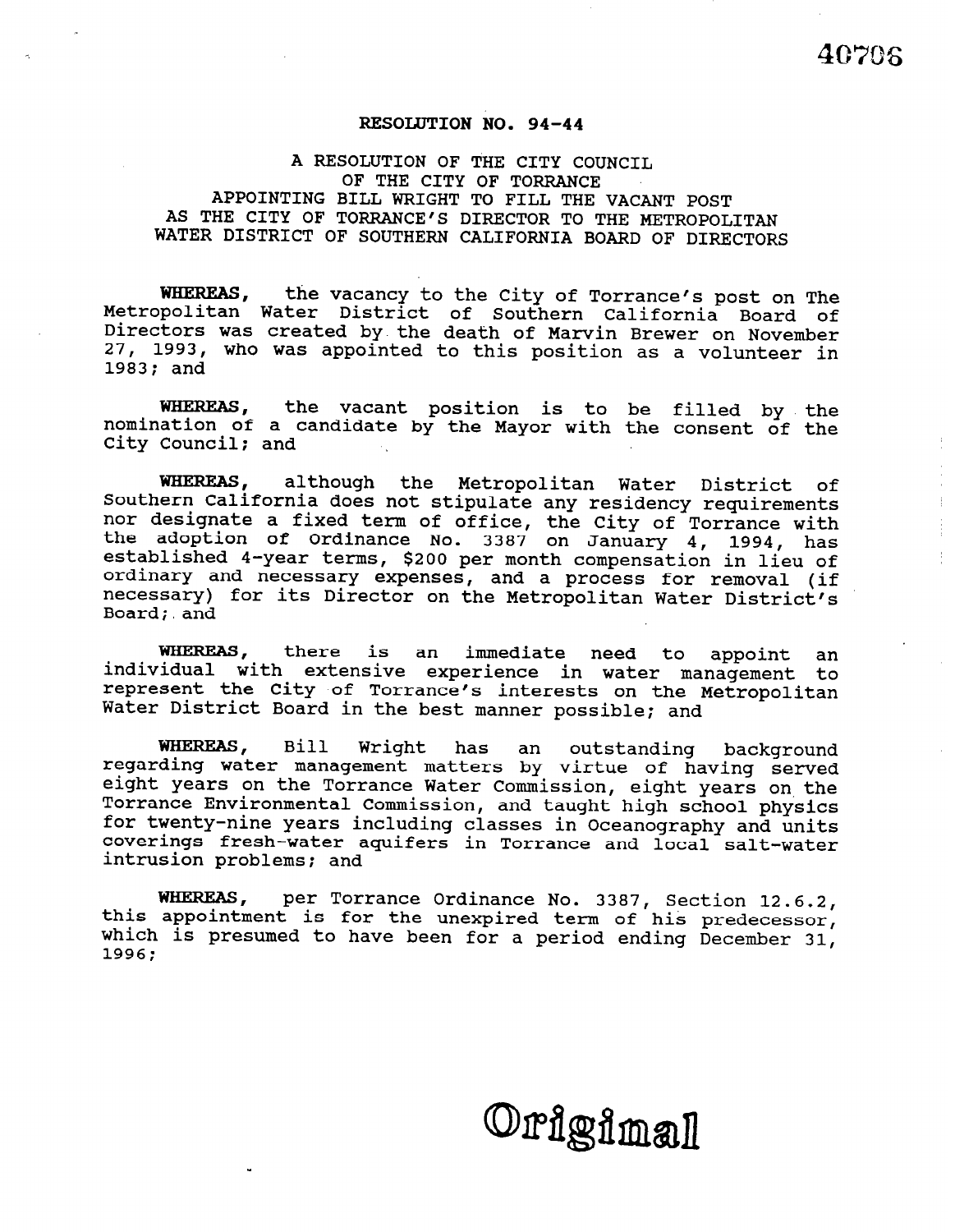#### TORRANCE CITY COUNCIL RESOLUTION NO. 94-44

STATE OF CALIFORNIA COUNTY OF LOS ANGELES ) SS CITY OF TORRANCE

I, John A. Bramhall, City Clerk of the City of Torrance California, do hereby certify that the foregoing-resolution foregoing resolution was duly introduced, approved and adopted by the City'Council of the City of Torrance at a regular meeting of said Council held on the 1st day of March, 1994, by the following roll call vote:

AYES: COUNCILMEMBERS: Applegate, Hardison, Lee, Nakano, O'Donnell, Wirth and Geissert.

NOES: COUNCILMEMBERS: None.

ABSENT: COUNCILMEMBERS: None.

ABSTAIN: COUNCILMEMBERS: None.

rk of the Torrance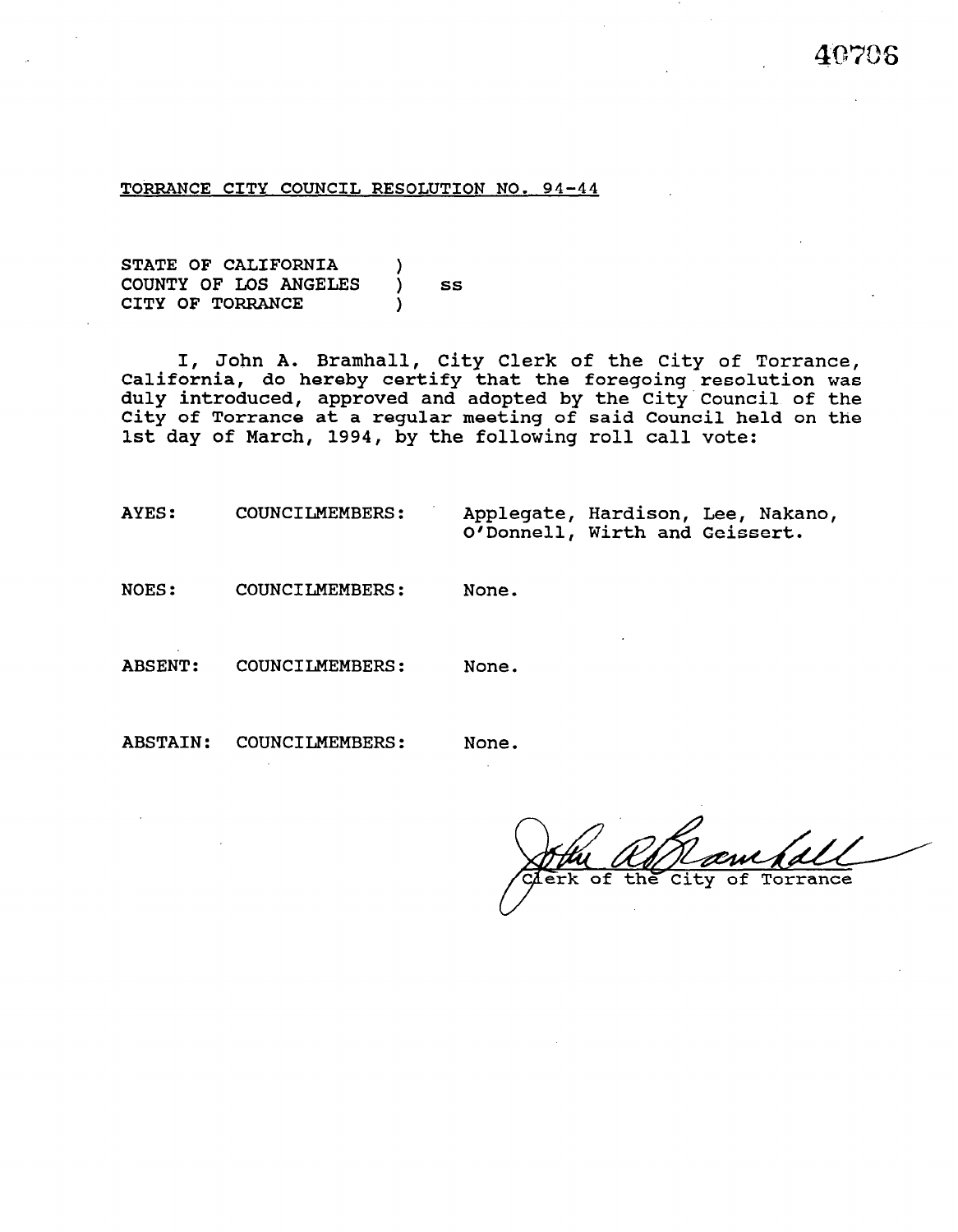## ORDINANCE NO. 3387

AN ORDINANCE OF THE CITY COUNCIL OF THE CITY OF TORRANCE ADDING A NEW ARTICLE 6 TO CHAPTER 2 OF DIVISION 1 OF THE TORRANCE MUNICIPAL CODE RELATING TO THE APPOINTMENT OF THE CITY REPRESENTATIVE TO THE METROPOLITAN WATER DISTRICT

The City Council of the City of Torrance does hereby ordain as follows:

## SECTION 1

That a new Article 6 shall be added to Chapter 2 of Division 1 of the Torrance Municipal Code to read in its entirety as follows:

## "ARTICLE 6

## REPRESENTATIVE OF THE METROPOLITAN WATER DISTRICT

## SECTION 12.6.1. CREATION, COMPENSATION

a) There is hereby created the position of Representative, Metropolitan Water District Board of Directors.

b) Commencing February 1, 1994, and monthly thereafter for some commencing representative shall serve shall be paid in the paid in the shall be paid in the shall be paid, the paid, if  $p = \frac{1}{2}$ for so long as the Representative shall serve, he or she shall be paid. in lieu of ordinary and necessary expenses, the sum of Two Hundred Dollars (\$200.00) per month.

# SECTION 12.6.2. APPOINTMENT AND TERMS OF THE RESIDENCE OF THE RESIDENCE OF THE RESIDENCE OF THE RESIDENCE OF T<br>The residence of the residence of the residence of the residence of the residence of the residence of the resid APPOINTMENT AND TERM<br>OF REPRESENTATIVE

 $\alpha$  the representative shall be approximated by the Mayor shall be approximated by the Mayor shall be approximated by the Mayor shall be approximated by the Mayor shall be approximated by the Mayor shall be approximated a) The representative shall be appointed by the Mayor with the approval of the City Council. The term of office shall be four (4) years commencing on January 1, 1997, and expiring on December 31, 2000, and each four years thereafter.

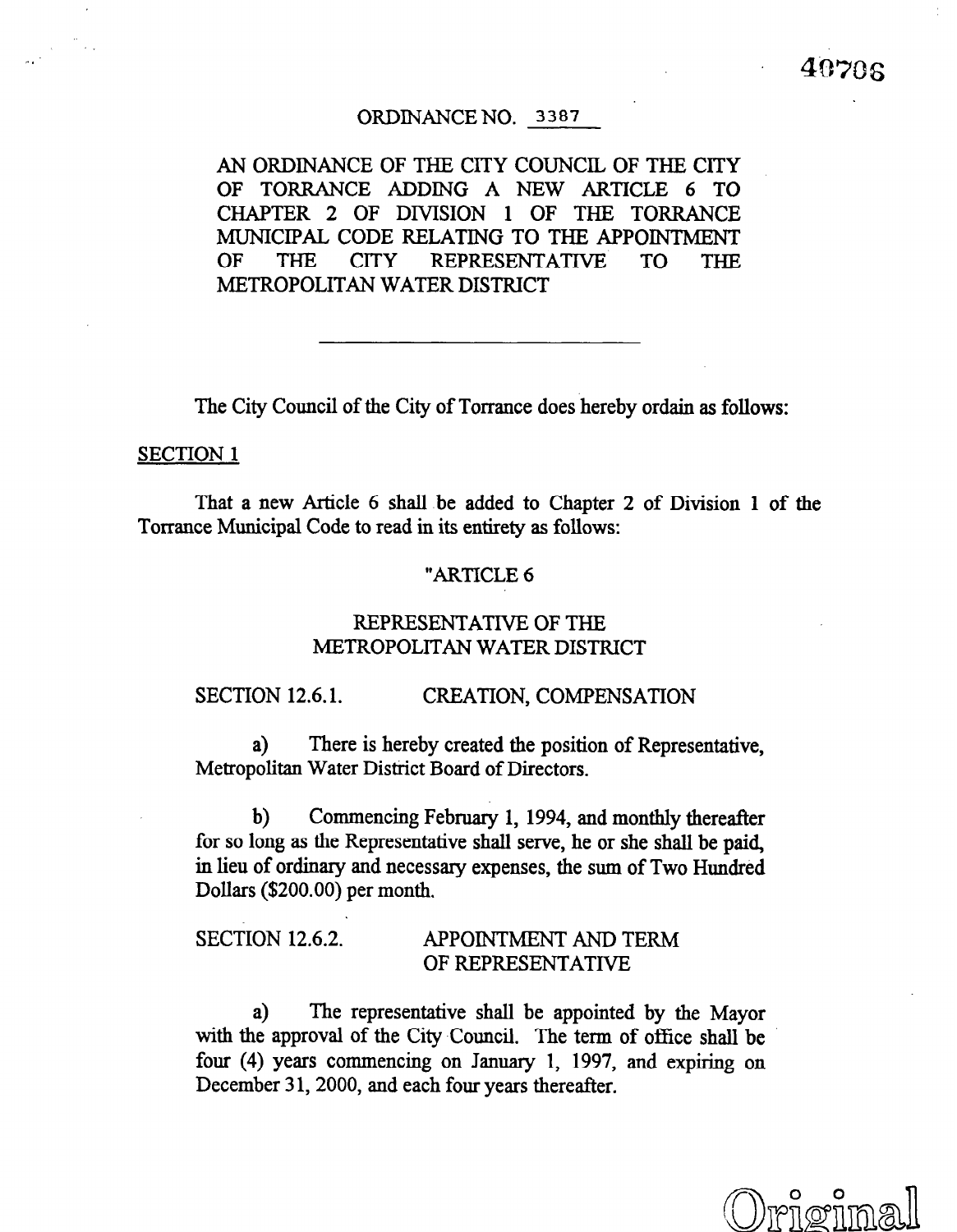b) The representative shall serve until the expiration of his or her term, or until his or her successor has been appointed and qualified.

c) A person appointed to fill a vacancy shall hold office for the unexpired term of his or her predecessor. .

d) Notwithstanding the generalities of the above, the term of office vacated by the death of the incumbent in December 1993 shall be presumed to have been for a period ending December 31, 1996.

SECTION 12.6.3. REMOVAL OF REPRESENTATIVE

The representative to the Metropolitan Water District may be removed from office by a vote of the majority of all the members of the City Council."

## SECTION 2

Any provisions of the Torrance Municipal Code or appendices thereto, or any other ordinances of the City inconsistent herewith to the extent of such inconsistencies and no further, are hereby repealed.

## SECTION 3

If any section, subsection, sentence, clause, or phrase of this ordinance is for any reason held to be invalid or unconstitutional by the decision of any court of competent jurisdiction, such decision shall not affect the validity of the remaining portions of the ordinance. The City Council hereby declares that it would have passed this ordinance and each section, subsection, sentence, clause and phrase thereof, irrespective of the fact that any one or more sections, subsections, sentences, clauses or phrases be declared invalid or unconstitutional.

## SECTION 4 .

Any person violating any of the provisions of this Ordinance shall be guilty of an infraction and, upon conviction thereof, shah be subject to a fine as provided for in Section 36900 of the California Government Code.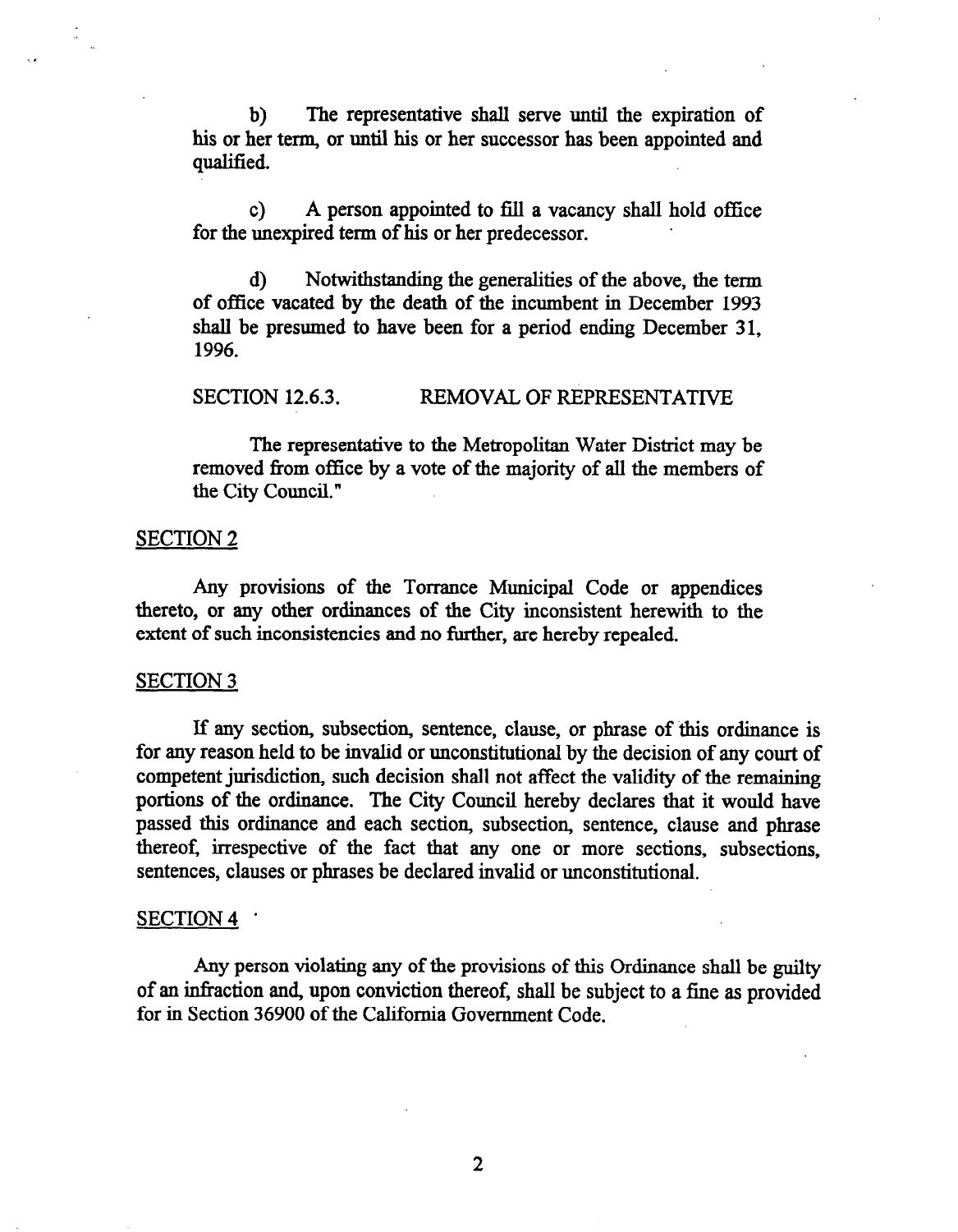## SECTION 5

This Ordinance shall take effect thirty (30) days after the date of its adoption and, prior to the expiration of fifteen  $(15)$  days from the passage thereof, shall be published at least once in the Daily Breeze, a newspaper of general circulation published and circulated in the City of Torrance.

INTRODUCED AND APPROVED this 4th , 1994. day of

ADOPTED AND PASSED this <u>11th</u> day of January 1994.

Mayor of the City of Torrance

ATTEST:

hæll  $\sqrt{ }$ **City Clerk** 

APPROVED AS TO FORM:

JOHN L. FELLOWS III City Attorney

 $\mathbf{g}_{\mathbf{y}}$  .  $\mathbf{y}_{\text{villiam } G. Quale}$ 

William G. Quale<br>Assistant City Attorney

mew(MWDdir.ord)

STATE OF CALIFORNIA (1) COUNTY OF LOS ANGELES ) SS C'TY OF TORRANCE )

This is to certify that the  $x_1$ ,  $y_2$  is a  $y_3$  and  $y_4$  and  $y_5$  $\alpha$  can confine the original contract of the original contract of the original contract of the original contract of the original contract of the original contract of the original contract of the original contract of the document.

Dered: . 3 zuck A BRANHALL, City Clerk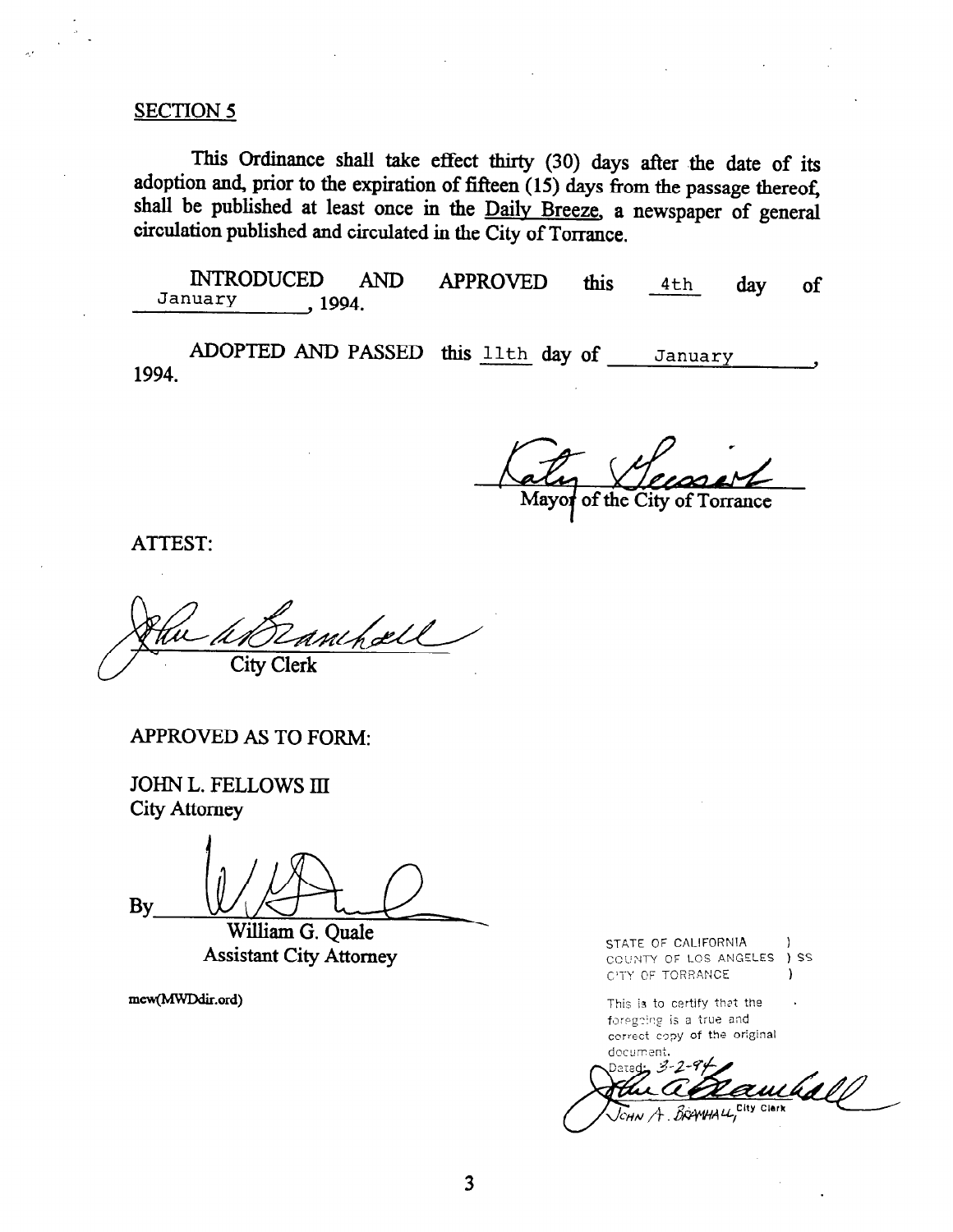#### TORRANCE CITY COUNCIL ORDINANCE NO. 3387

STATE OF CALIFORNIA COUNTY OF LOS ANGELES  $j$  ss CITY OF TORRANCE

I, John A. Bramhall, City Clerk of the City of Torranc California, do hereby certify that the foregoing Ordinance was duly introduced and approved by the City Council of the City of Torrance at a .regular meeting held on the 4th day of January, 1994, and adopted and passed by said Council at a regular meeting held on the 11th day of January, 1994, by the following roll cal vote:

| AYES:<br><b>COUNCILMEMBERS:</b> | O'Donnell, Wirth and Geissert. |  | Applegate, Hardison, Lee, Nakano, |
|---------------------------------|--------------------------------|--|-----------------------------------|
|---------------------------------|--------------------------------|--|-----------------------------------|

NOES: COUNCILMEMBERS: None.

ABSENT: COUNCILMEMBERS:

None.

ABSTAIN: COUNCILMEMBERS:

None.

LYfidLz~~& /' ferk of the City of Torrance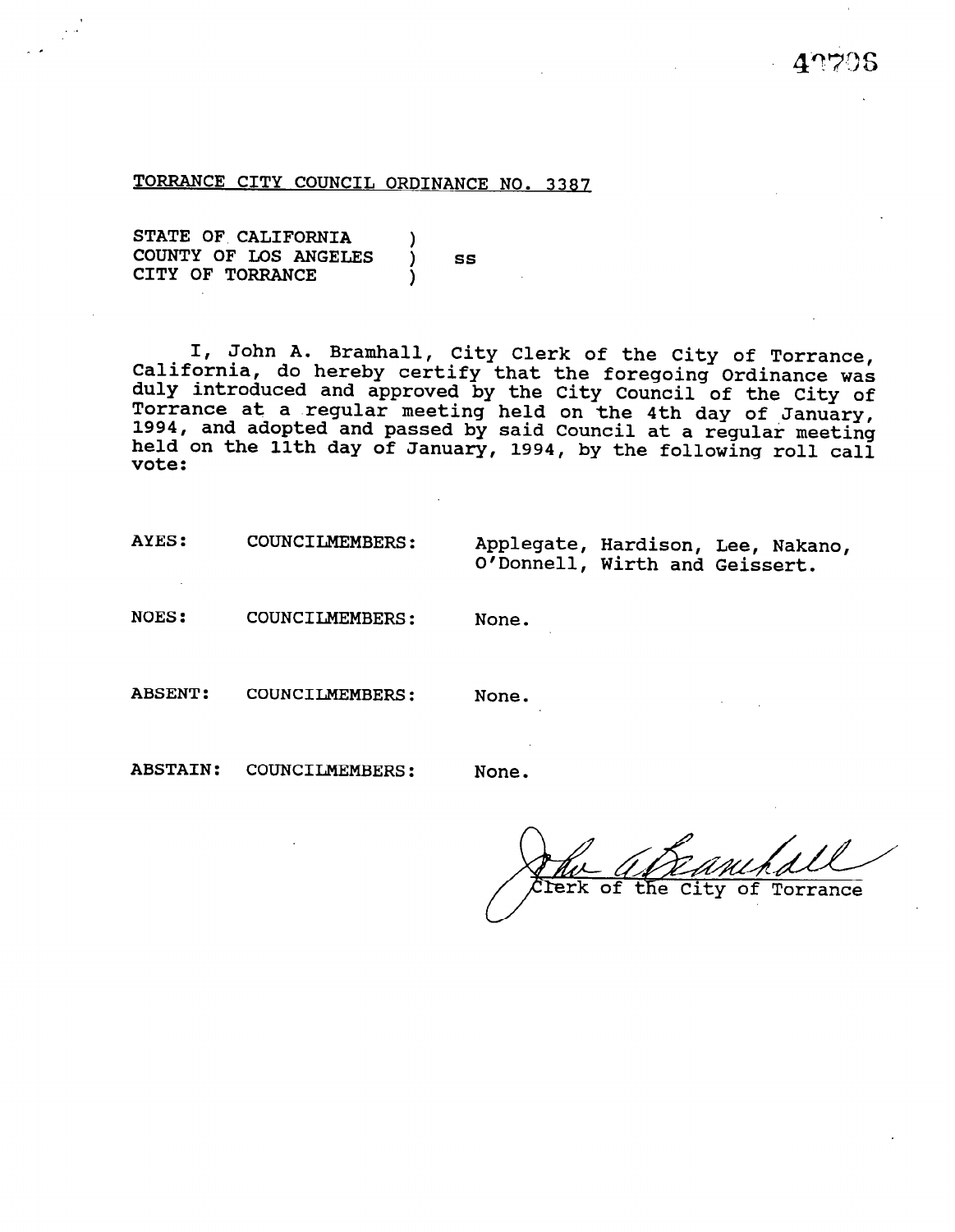#### 13. ADMINISTRATIVE MATTERS

13a. APPOINTMENT OF THE CITY'S DIRECTOR TO THE METROPOLITAN WATER DISTRICT (MWD) OF SOUTHERN CALIFORNIA BOARD

#### RECOMMENDATION

It is recommended by the Mayor that Resolution No. 94-44 be adopted, nominating and duly confirming Bill Wright as the City's Director on the Metropolitan Water District (MWD) of Southern California Board.

Reviewing agenda material (of record), Mayor Geissert announced that due to the recent death of Mr. Marvin Brewer, the City must appoint a new Director to the MWD. each of the qualified candidates, Having met with each of the qualified candidates, Mayor Geissert thanked them for Their is the qualities candidates, hajor consisted thanked them i this position.

MOTION: Councilman Applegate moved to appoint Mr. Bill Wright as the City's new Director on the MWD. The motion was<br>seconded by Councilwoman Hardison and roll call vote reflected unanimous approval.

RESOLUTION NO. 94-44

A RESOLUTION OF THE CITY COUNCIL OF THE CITY OF TORRANCE APPOINTING BILL WRIGHT TO FILL THE VACANT POST AS THE CITY OF TORRANCE'S DIRECTOR TO THE METROPOLITAN WATER DISTRICT OF SOUTHERN CALIFORNIA BOARD OF DIRECTORS

MOTION: Councilman Nakano moved for the adoption of Resolution No. 94-44. His motion was seconded by Councilwoman Hardison and roll call vote reflected unanimous approval.

At this time, Mr. Bill Wright was sworn in as the At this time, Mr. Bill wright was sworn in as the City's Director to the Metropolitan Water District by the City<br>Clerk.

Mr. Wright expressed his gratitude to the City Council for the vote of confidence in his gratitude to the City C for the vote of confidence in his ability to serve as MWD Director.

> Excerpt <u>Excerpt</u><br>City Council Minutes CITY COUNCIL<br>March 1, 1994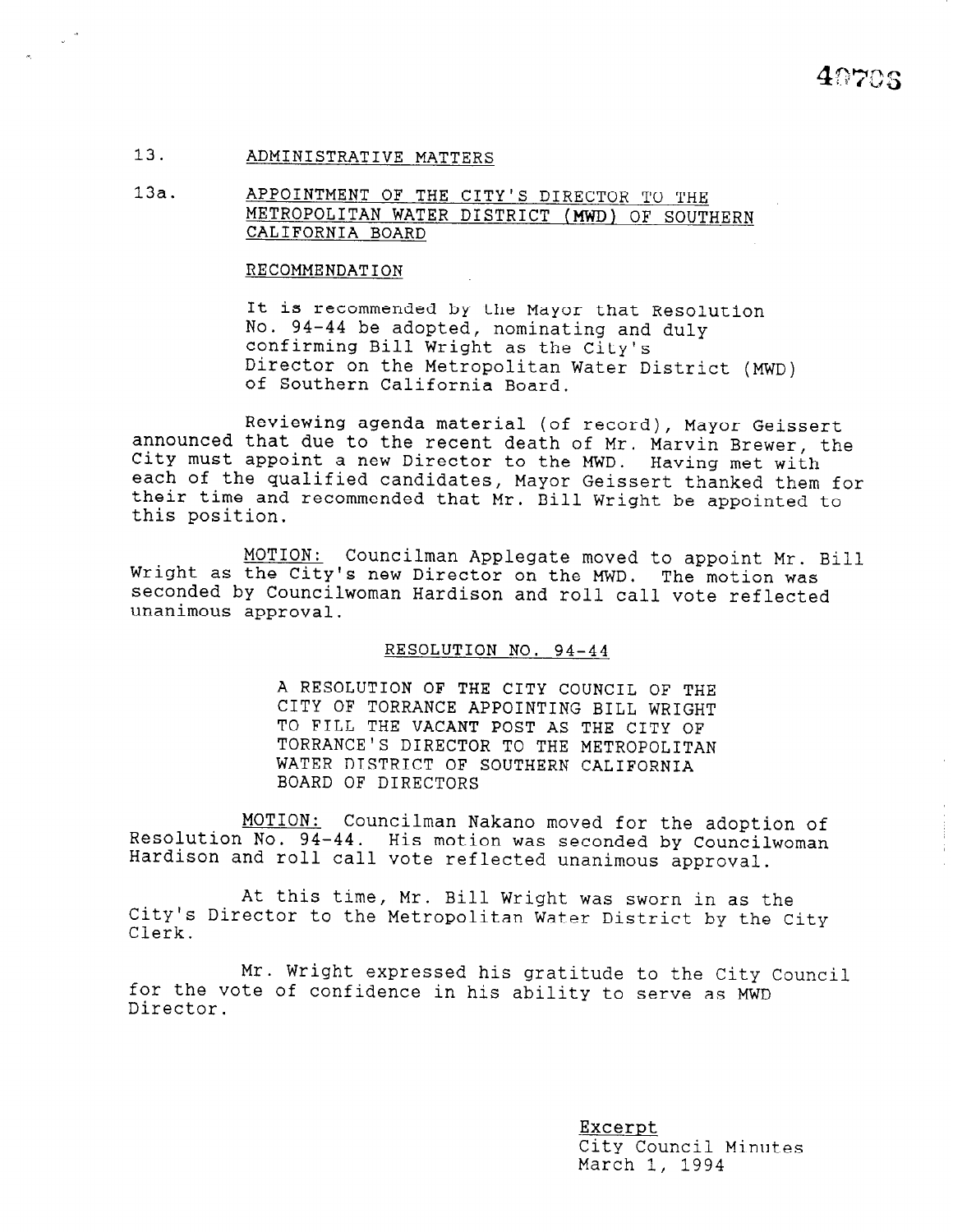of Mr. Marvin Brewer's service to the City of Torrance as MWD Mayor Geissert requested that appropriate recognition Director be made to Mrs. Brewer. There was unanimous concurren with this request.

STATE OF CALIFORNIA<sup>TER</sup>I COUNTY OF LOS ANGELES 1 SST CITY OF TORRANCE

This is to certify that the foregoing is a true and correct copy of the original

document,  $\lambda$ ated:  $\vec{J}$ 62<br>2 Rawhall 774 City Clerk

Michaela A. Ballreich Michaela A. Ba<br>...

 $\mathbb{Z}^{d}$ 

Excerpt <u>Excerpt</u> CITY COUNCII